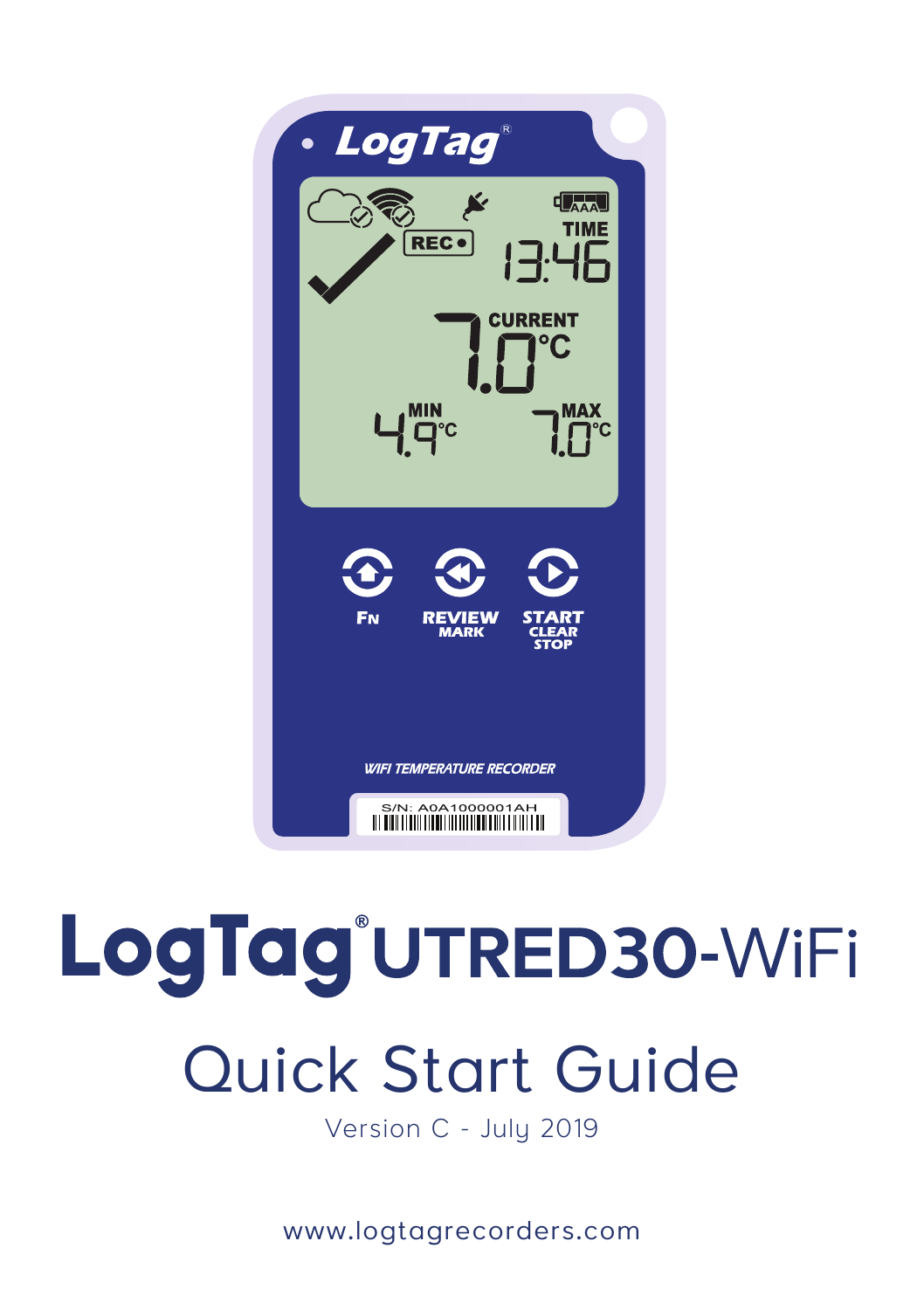### Quick Start Guide Contents

| <b>What's Included</b>               | З  |
|--------------------------------------|----|
| <b>Battery Installation</b>          | 4  |
| Downloading LogTag Analyzer          | 5  |
| Configuring your UTRED30-WiFi        | 6  |
| <b>Running the Connection Wizard</b> | 7  |
| Connecting to your WiFi Network      | 8  |
| LogTag Online                        | 11 |
| <b>Creating a Location</b>           | 12 |
| Installing the Wall Mount            | 13 |
| Starting your UTRED30-WiFi           | 14 |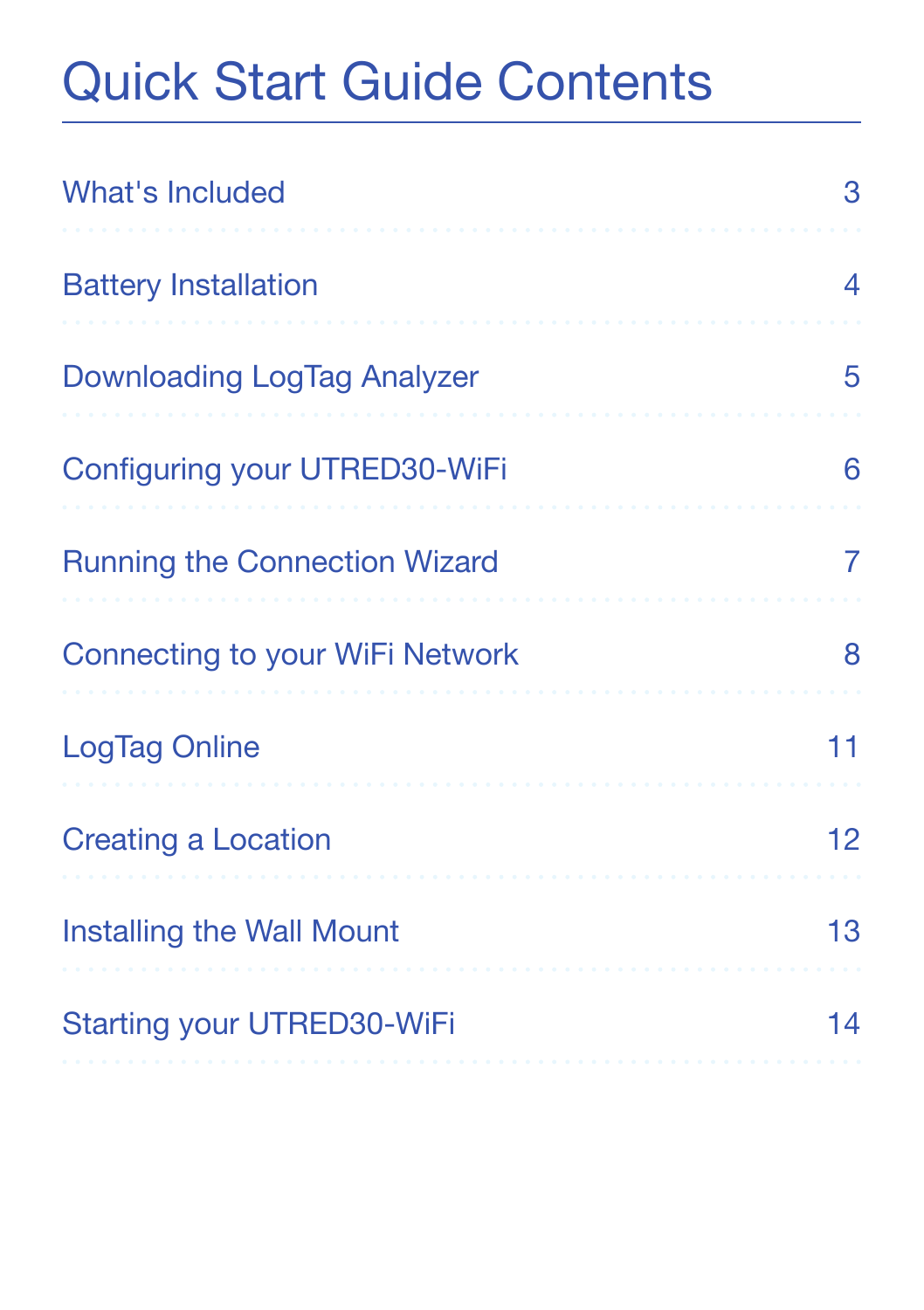### What's Included

Please check you have each of the items shown below before continuing with setting up your UTRED30-WiFi.

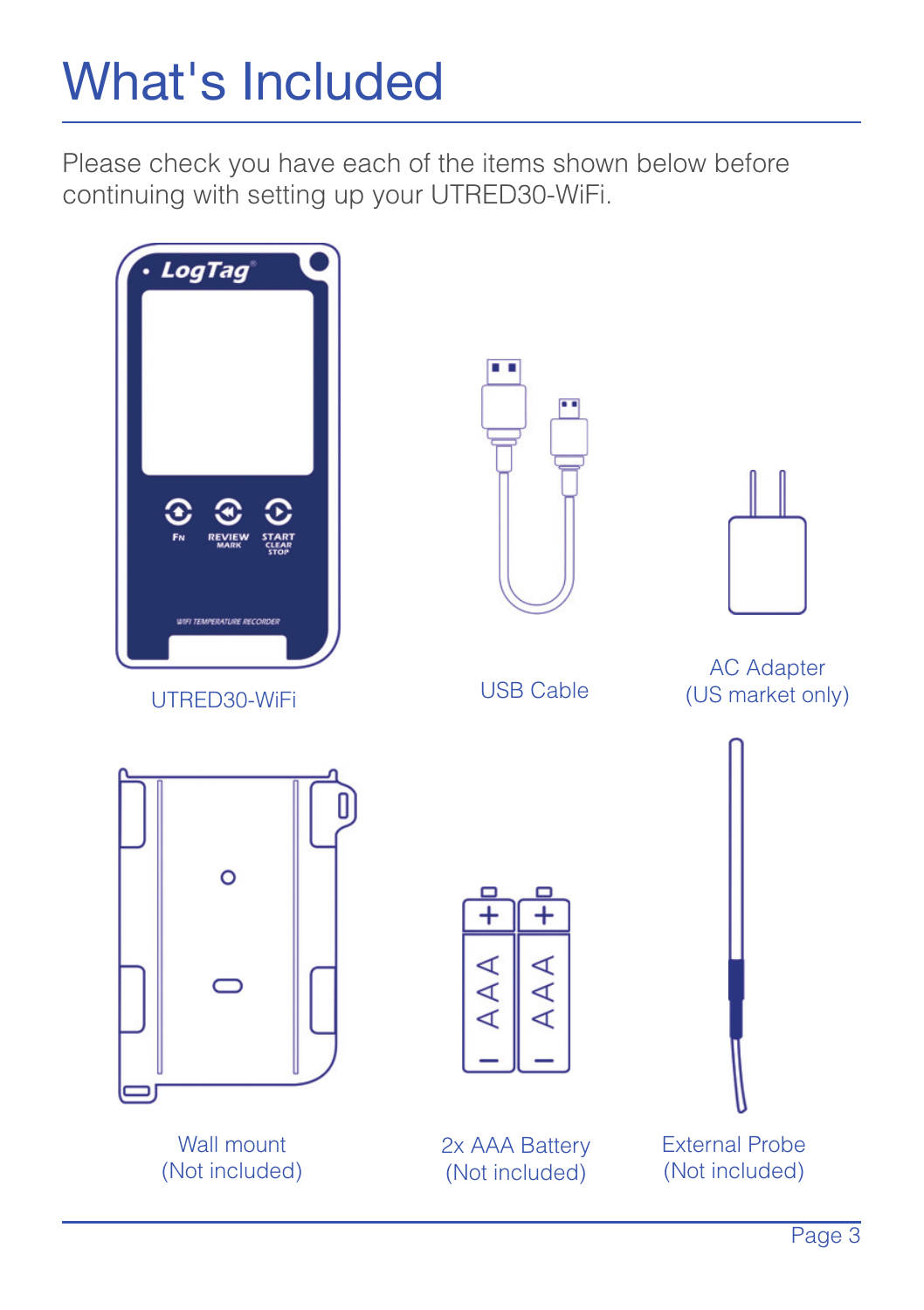### Battery Installation

The USB cable is the main power method to power the UTRED30-WiFi unit permanently via the USB socket.

AAA batteries are another backup power source to ensure your device continues to record in the event of a power outage or is unplugged.

- 1. You will need a small Phillips (cross-shaped) screwdriver to remove the cover on the back of the UTRED30-WiFi case.
- 2. Once you have removed the battery cover, install the two AAA batteries. **Take note** of the direction each battery must be installed.



3. Once both batteries are securely installed, **replace the battery cover** and secure via the screw provided.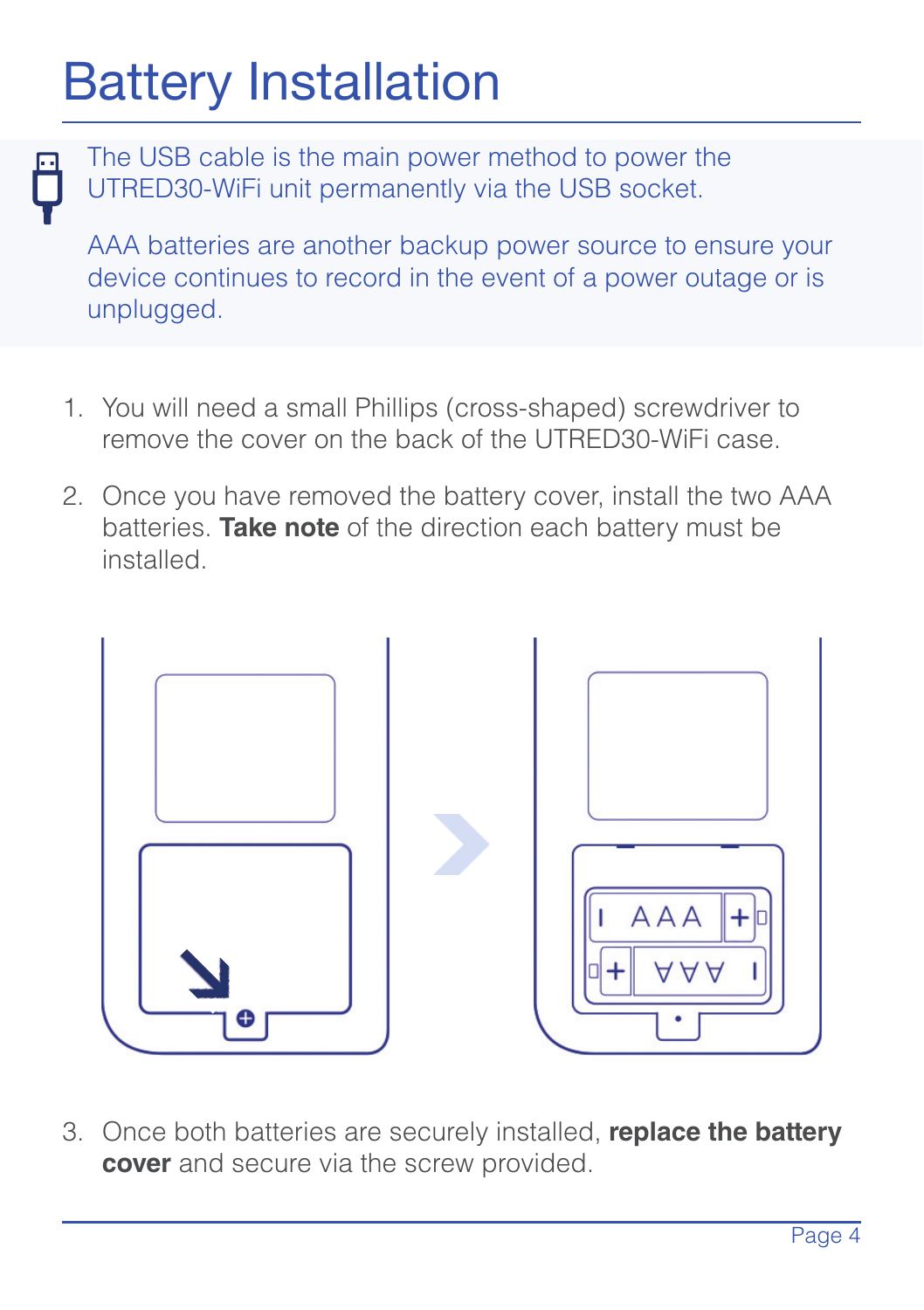### Downloading LogTag Analyzer

To download the latest LogTag Analyzer, open your browser and navigate to:



https://logtagrecorders.com/software/LTA3/

1. Fill in the form with your details, then click 'Go to downloads page'

2. Click 'Download Now' to start the download

3. Click 'Run' or 'Save File' then double-click the downloaded file to open the LogTag Analyzer Setup Wizard

- 4. Follow the on-screen prompts to install LogTag Analyzer
- 5. Click 'Finish' to exit the Setup Wizard

**Note:** If you already have the LogTag Analyzer installed, please see whether you need to update to the latest version by clicking 'Check Internet for updates' from the 'Help' menu.

**Warning:** Please ensure no other LogTag software is currently running on your computer before running the Analyzer software.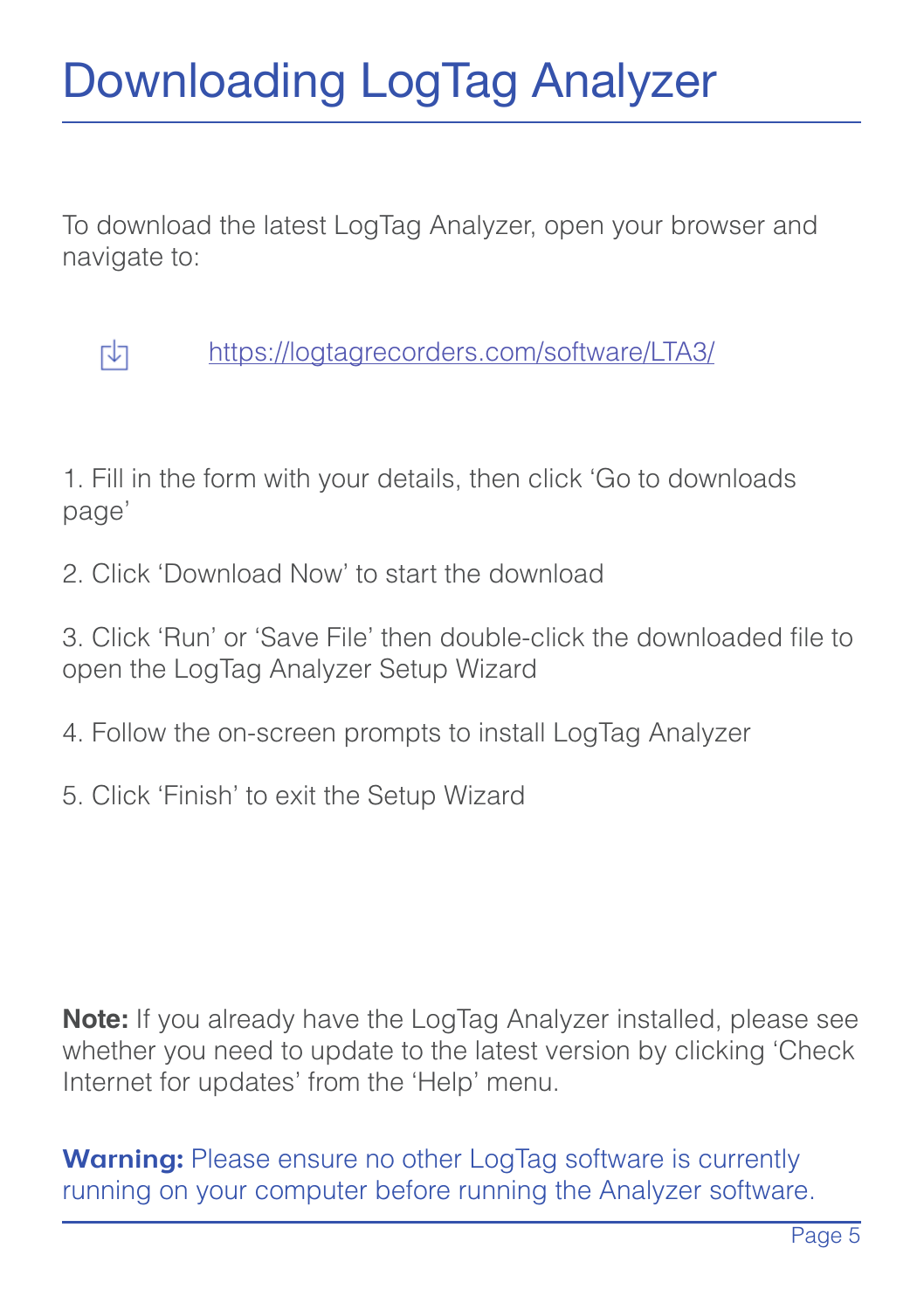### Configuring your UTRED30-WiFi

Connect your UTRED30-WiFi to your computer via the USB cable provided. The USB socket on the device is located on the bottom, protected by a rubber seal.



1. Open LogTag Analyzer

2. Click 'Configure' from the 'LogTag' menu or click the 'Wizard' icon

3. Adjust your logger configuration settings as required. For more information on configuration settings, please refer to Configuring the UTRED30-WiFi in the Product User Guide or press 'F1' for help

4. Select the 'Wifi Settings' tab. By default 'Start the LogTag Online connection wizard to enter new settings' is shown.

(**Please note:** If WiFi is already set up on your UTRED30-WiFi, you can select 'Leave wireless and network settings' to keep the same WiFi and network settings as previously configured).

5. Click Configure' to upload the configuration settings to the logger.

'LogTag Online Connection Wizard' starts automatically if 'Start the LogTag Online connection wizard to enter new settings' above was selected. Please follow the Running the Connection Wizard process on the next page

6. Click 'Close' to exit the configuration page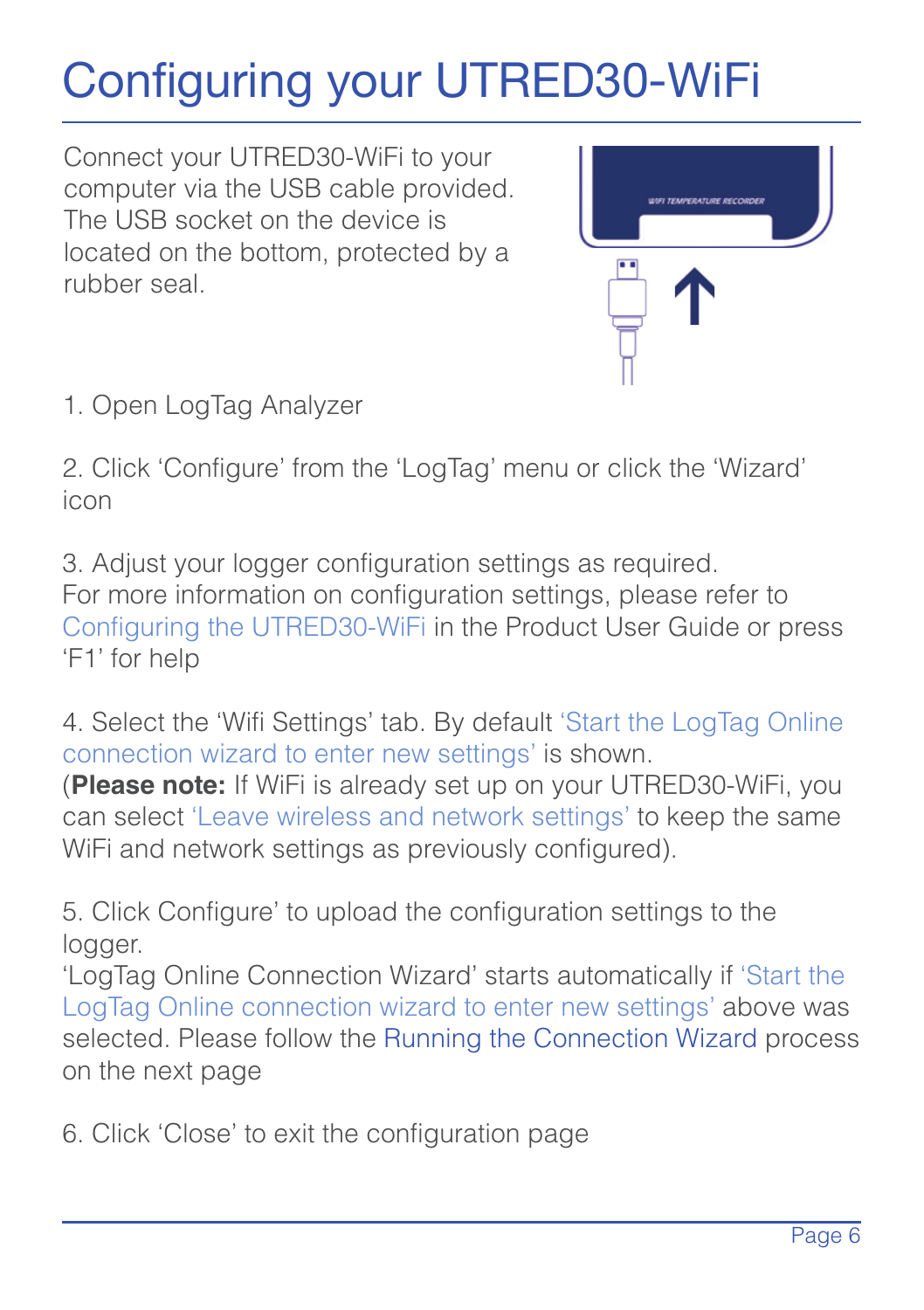### Running the Connection Wizard

Please ensure there is internet connection on your computer prior to starting this process.

The first page of the Wizard will be displayed.

Alternatively, you can click 'Connection Wizard' from the 'LogTag Online' menu anytime.

When you're ready to begin, click "**Start**".



**Easy Setup** will be selected by default. Keep this option checked and click "**Next**".

You will be asked to sign in to your LogTag Online account. If you do not have an account, click the link below or alternatively, open your browser, type the following link into the address bar and follow the on-screen instructions.

### **https://logtagonline.com/signup**

or click **Create a LogTag Online Account** link.

You have now created your account and is now ready to set up connection of your UTRED30-WiFi to the WiFi network.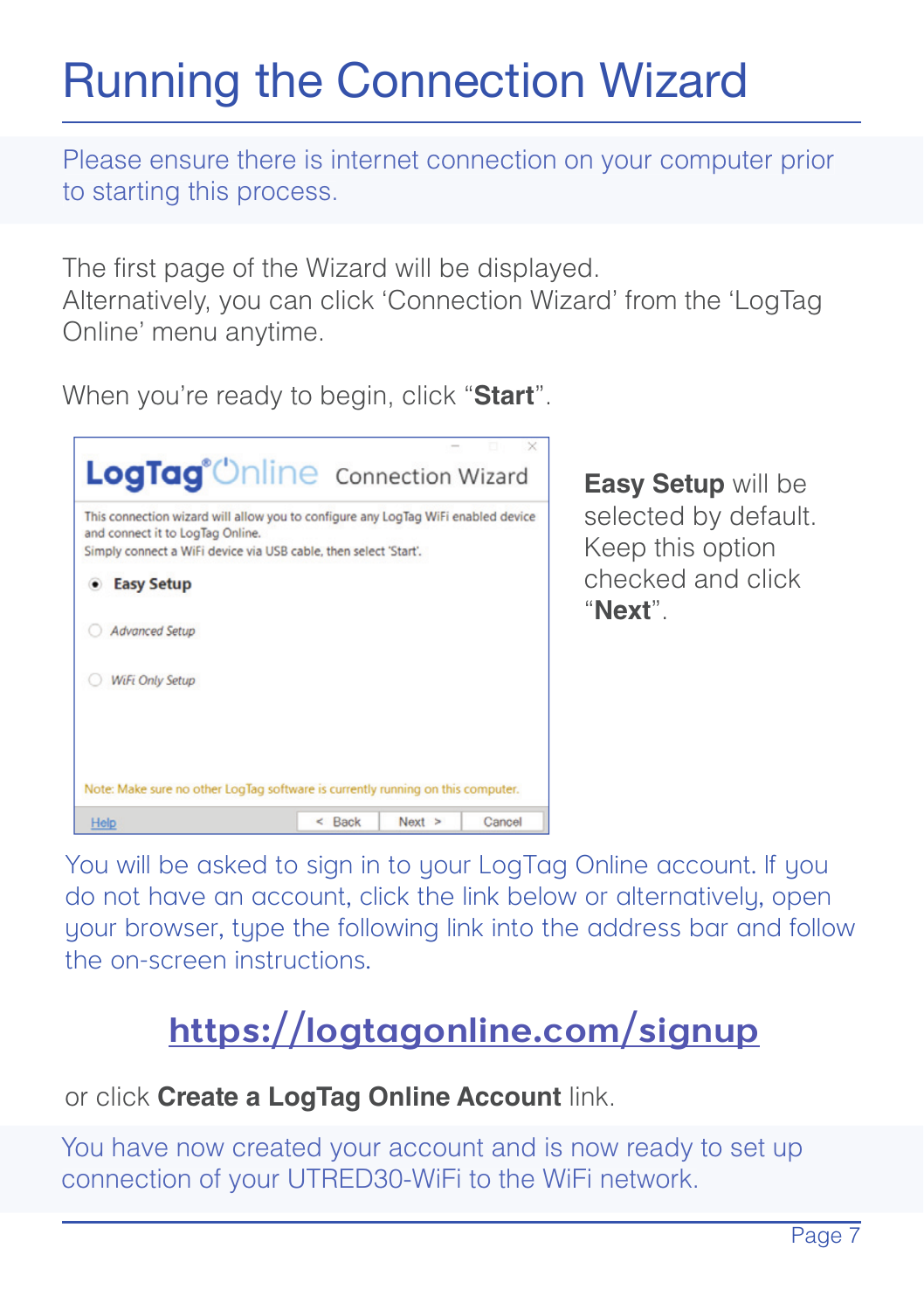### Connecting to your WiFi Network

Type your LogTag Online account details and click "**Sign In**", followed by "**Next**".

|            |       | LogTag <sup>®</sup> Unline Connection Wizard                   | ö<br>×<br>- |
|------------|-------|----------------------------------------------------------------|-------------|
|            |       | The wizard is scanning for USB connected LogTag® WiFi devices. |             |
| Scanning   |       |                                                                |             |
| Serial:    | WiFi: | Status                                                         |             |
|            |       |                                                                |             |
|            |       |                                                                |             |
|            |       |                                                                |             |
|            |       |                                                                |             |
|            |       |                                                                |             |
|            |       |                                                                |             |
| Scan Again |       |                                                                |             |
| Help       |       | $<$ Rack                                                       | Cancel      |
|            |       |                                                                |             |

The Wizard will now scan for any connected LogTag devices.

If the scan doesn't find any devices, double-check the device is plugged in to your computer with the USB cable provided and click "Scan Again".

| Configured Wife       | <b>Status:</b> |  |
|-----------------------|----------------|--|
| A0A10000355O LogTag24 | Registering    |  |
|                       |                |  |

As soon as a device has been identified, it will appear in the table (left) and automatically register that device to your LogTag Online account.

| <b>Serial:</b>        | Configured WiFi: | Stanje     |  |
|-----------------------|------------------|------------|--|
| A0A10000355O LogTag24 |                  | Registered |  |
|                       |                  |            |  |

The Status will turn green with the text "Registered" once complete.

#### Click the "**Next**" button once you are ready.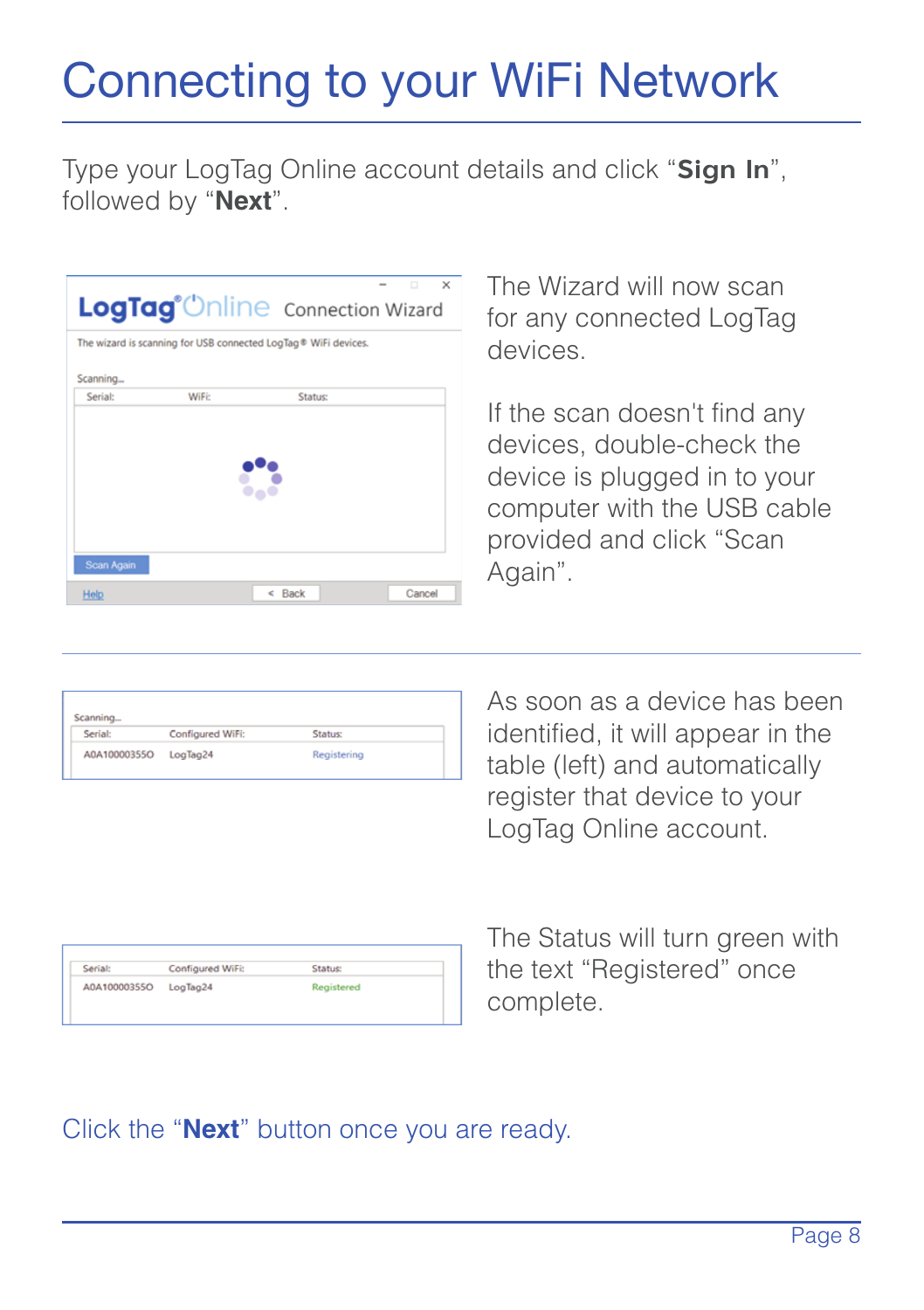

1. Click the Network Name arrow to see nearby Wireless Networks options.

**Note:** This process can take up to 2 minutes, please wait whilst the network scan is in progress.

- 2. Once you have selected your WiFi Network from the list, type the password for the network. **Remember that passwords are case-sensitive.**
- 3. (Optional) Once you have typed your password, you can click the eye icon to reveal the password. Incorrectly typed passwords is one of the most frequent reasons why device .<br>setup fails
- 4. Once you have selected your WiFi Network and typed the password, click "**Next**".

**Note:** Some WiFi Networks won't appear in this list for security purposes. If you are aware that your network is one of these, you can manually type the name of your network (SSID) in the Network Name field instead of clicking the menu arrow.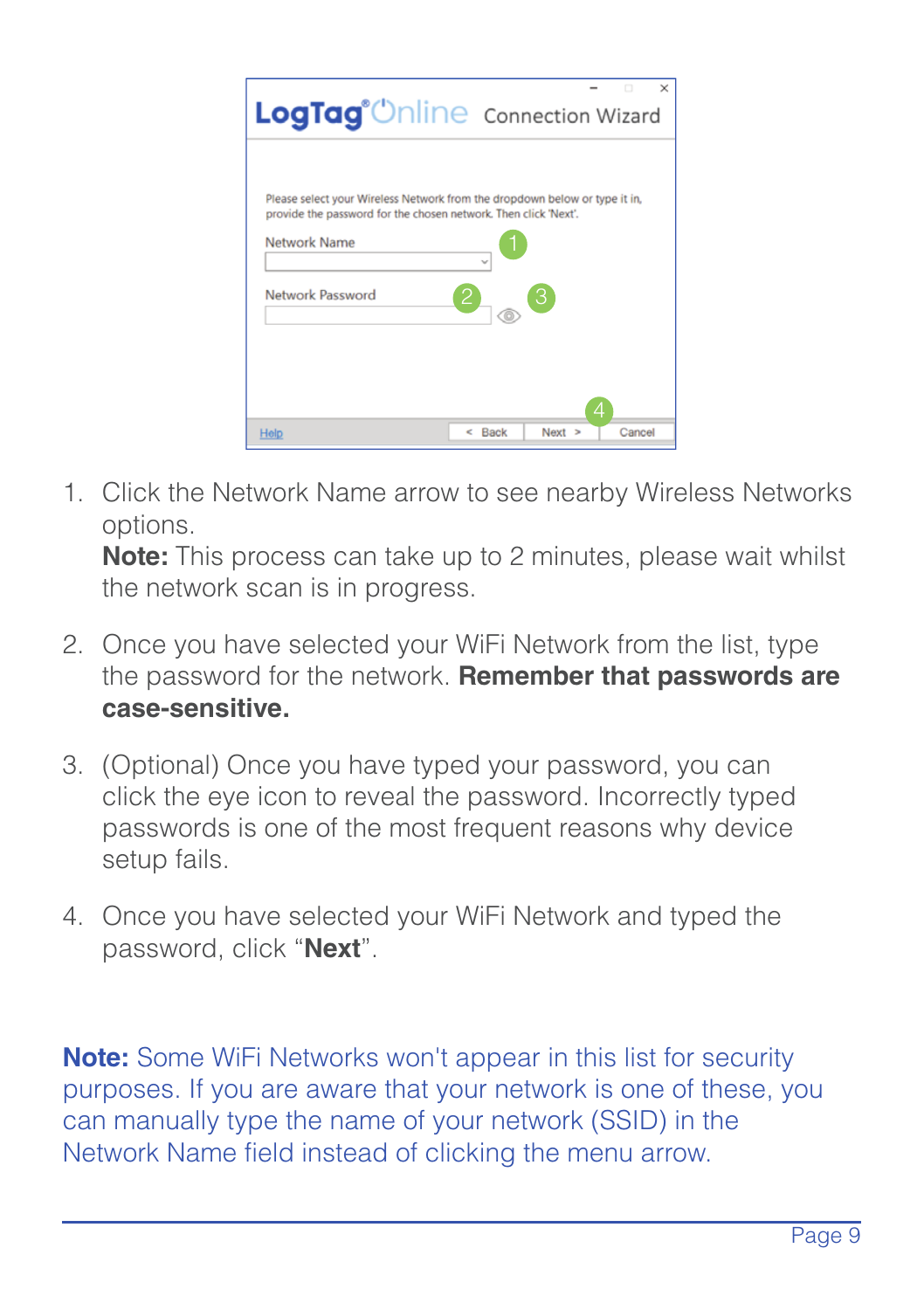| LogTag <sup>®</sup> Unline Connection Wizard                                                                                                                                           |                                        |        | $\times$ |
|----------------------------------------------------------------------------------------------------------------------------------------------------------------------------------------|----------------------------------------|--------|----------|
| Below is a list of WiFi devices that have been successfully configured. The wizard<br>is currently verifying the devices connectivity, click 'Next' when you are ready to<br>continue. |                                        |        |          |
| A0A100003550                                                                                                                                                                           | <b>Testing Connection, please wait</b> |        |          |
|                                                                                                                                                                                        |                                        |        |          |
|                                                                                                                                                                                        |                                        |        |          |
|                                                                                                                                                                                        |                                        |        |          |
| Help<br>Ver: 1.0.4.14                                                                                                                                                                  | <b>Back</b><br>e.                      | Next > | Cancel   |

The device is now being configured with the WiFi details you provided in the previous screen, which typically takes 10 seconds.

The Connection Wizard is now checking that the UTRED30-WiFi can connect to your WiFi network and to LogTag Online.



- 1. Once the Wizard displays "Connection Succeeded", click "**Next**" to complete the Wizard.
- 2. Click "**Close**" to close the Wizard or click the 'LogTag Online Sign In page' link to take you to LogTag Online website.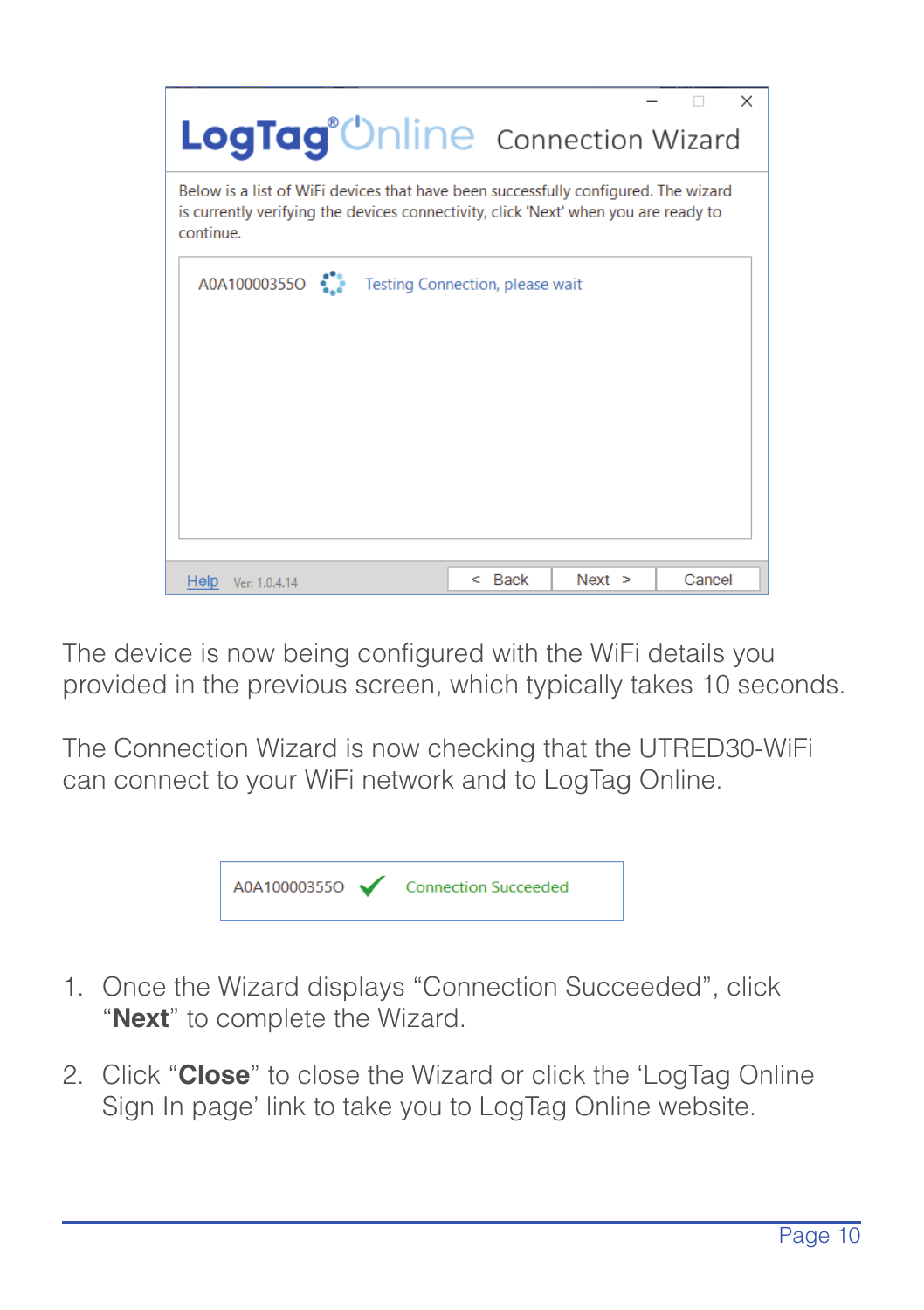## LogTag Online

LogTag Online is a secure online service that stores the data recorded from your logger against your account.

### Signing in to your LogTag Online Account

Open your browser and navigate to: https://logtagonline.com

| Welcome | Einsynside | Williammer<br>ardes nogatown. | 32.33 | Bierrence |
|---------|------------|-------------------------------|-------|-----------|
|         |            |                               |       |           |
|         |            | <b>EMAIL</b>                  |       |           |
|         |            | Enal Address                  |       |           |
|         |            | PASSWORD                      |       |           |
|         |            | Password                      |       |           |
|         |            | <b>CIII</b> Newports          |       |           |
|         |            | <b>SIGN IN</b>                |       |           |
|         |            | Create an Account             |       |           |
|         |            | Forget your Passeworth        |       |           |

- 1. Type your Email and Password
- 2. Then click "Sign In".
- 3. Upon signing in, you will see the Dashboard.

| Dashboard              | Corrossion Dormacod Entransientes                   |
|------------------------|-----------------------------------------------------|
| <b>Pered Locations</b> | <b>Chair Linder</b><br><b>Facenty Optioned Fire</b> |
| No Pinned Location.    | Normal montinglig Dive the oil appel fore           |
|                        | <b>Facently Registered Devices</b>                  |
|                        | <b>Regular a new Device</b>                         |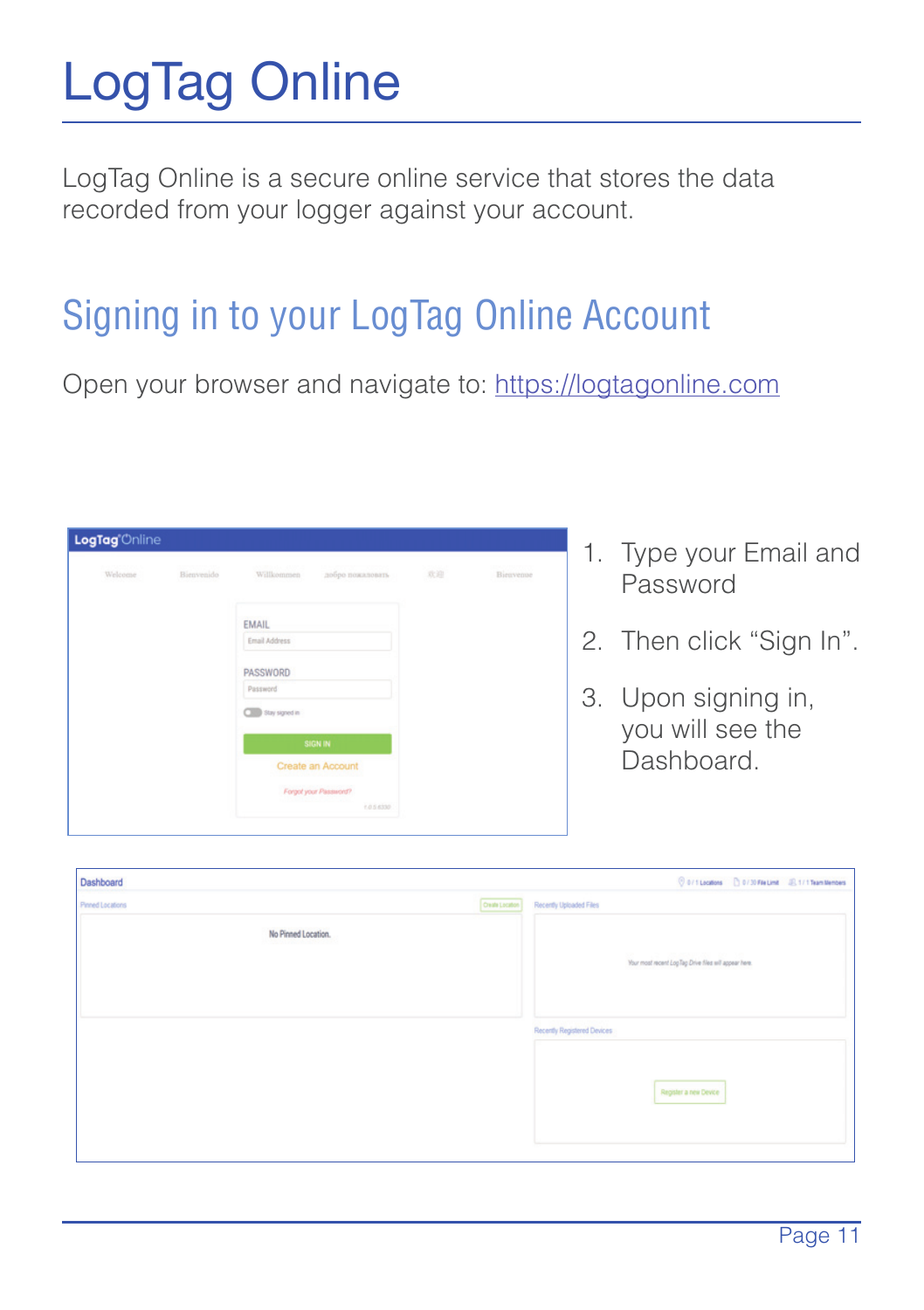### Creating a Location

In order to upload real-time data to the cloud server, you will need to create a Location to the UTRED30-WiFi.

To create a Location, click the green "Add a Location" button from the Locations page.



| <b>Location Details</b>               |   | <b>Team Details</b>       |                         |
|---------------------------------------|---|---------------------------|-------------------------|
| LOCATION NAME                         |   | PRIMARY COORDINATORY      |                         |
| LegTap office                         |   | Josephine                 | н                       |
| DESCRIPTION                           |   | SECONDARY COORDINATOR     |                         |
| Test                                  |   | Please select             | R                       |
| LOGGER ATTACHED TO LOCATION           |   | <b>EMERGENCY CONTACTS</b> |                         |
| LTRECOS ANTI - FASA 30008880          | я | Please salest             |                         |
| LOCATION TYPE<br>· Integrator<br>Ohmm |   |                           |                         |
| LOCATION AREA<br>____                 |   |                           |                         |
| Advocant Pediatric<br>Griect Aves     |   |                           |                         |
|                                       |   |                           | <b>EDT NOTIFICATION</b> |
|                                       |   |                           | <b>CLOSE</b> CREATE     |

For more information on completing the fields, or to edit/delete Location please refer to the LogTag Online user guide.

**Tip:** You can pin/unpin a Location to your dashboard by clicking the small "plus/minus" icon in the top right corner to show real-time data from the UTRED30-WiFi in LogTag Online.**ANNON**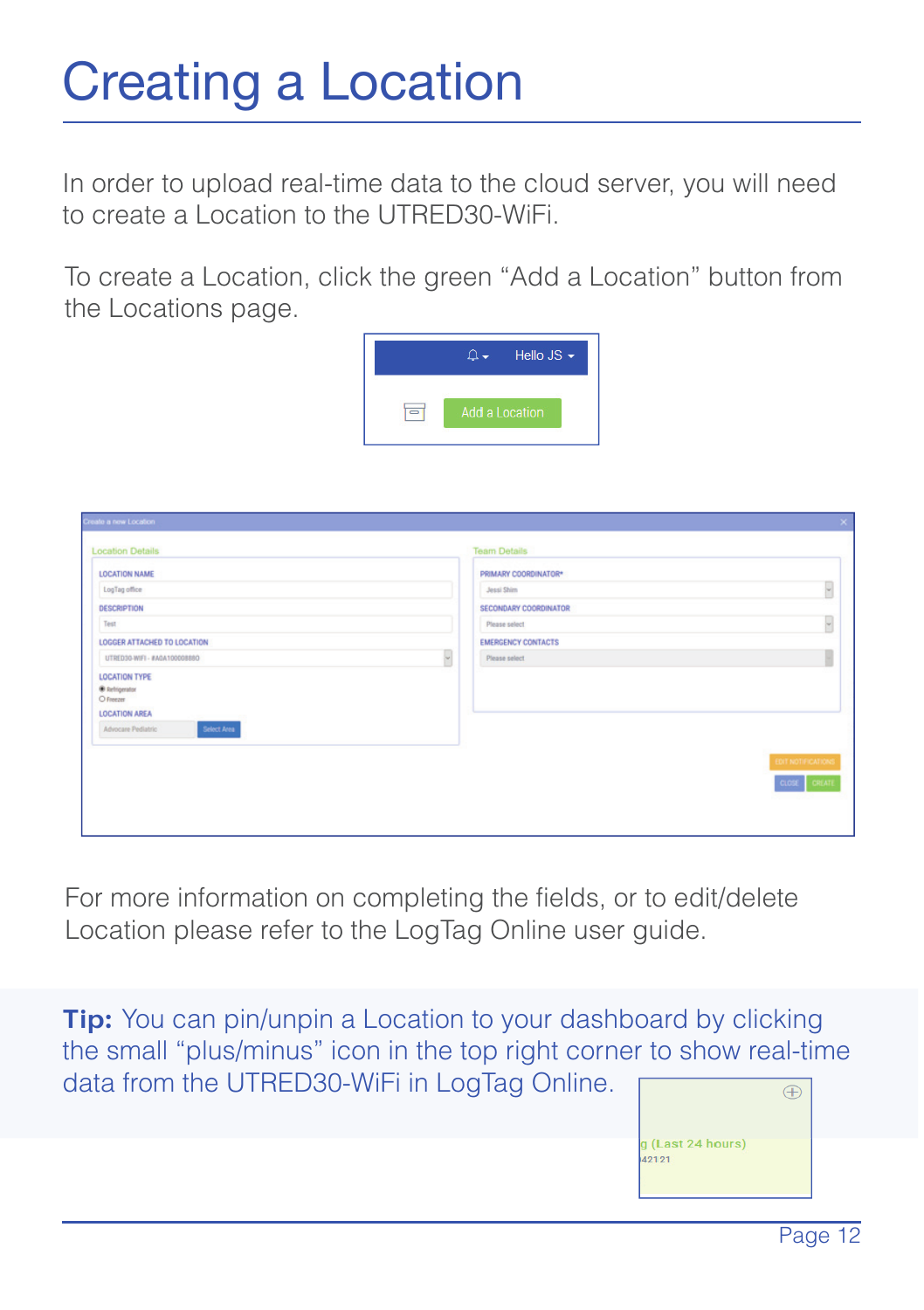### Installing the Wall Mount

Setup of your UTRED30-WiFi is complete.

Attach the Wall Mount Bracket on the side of your refrigerator or freezer, preferably at eye-level with the adhesive strip provided with the Wall Mount.

Before sticking on the Wall Mount, make sure the sensor cable and the USB cable from the UTRED30-WiFi can both reach the device comfortably without obstruction or at risk of being accidentally disconnected if knocked.

Insert the UTRED30-WiFi into the Wall Mount, connect the USB and sensor cables.

The display should show the word "**READY**" as seen in the image (right)

**Note:** both the cloud and WiFi symbols are showing in the top left with a tick in each to confirm successful setup of the device.